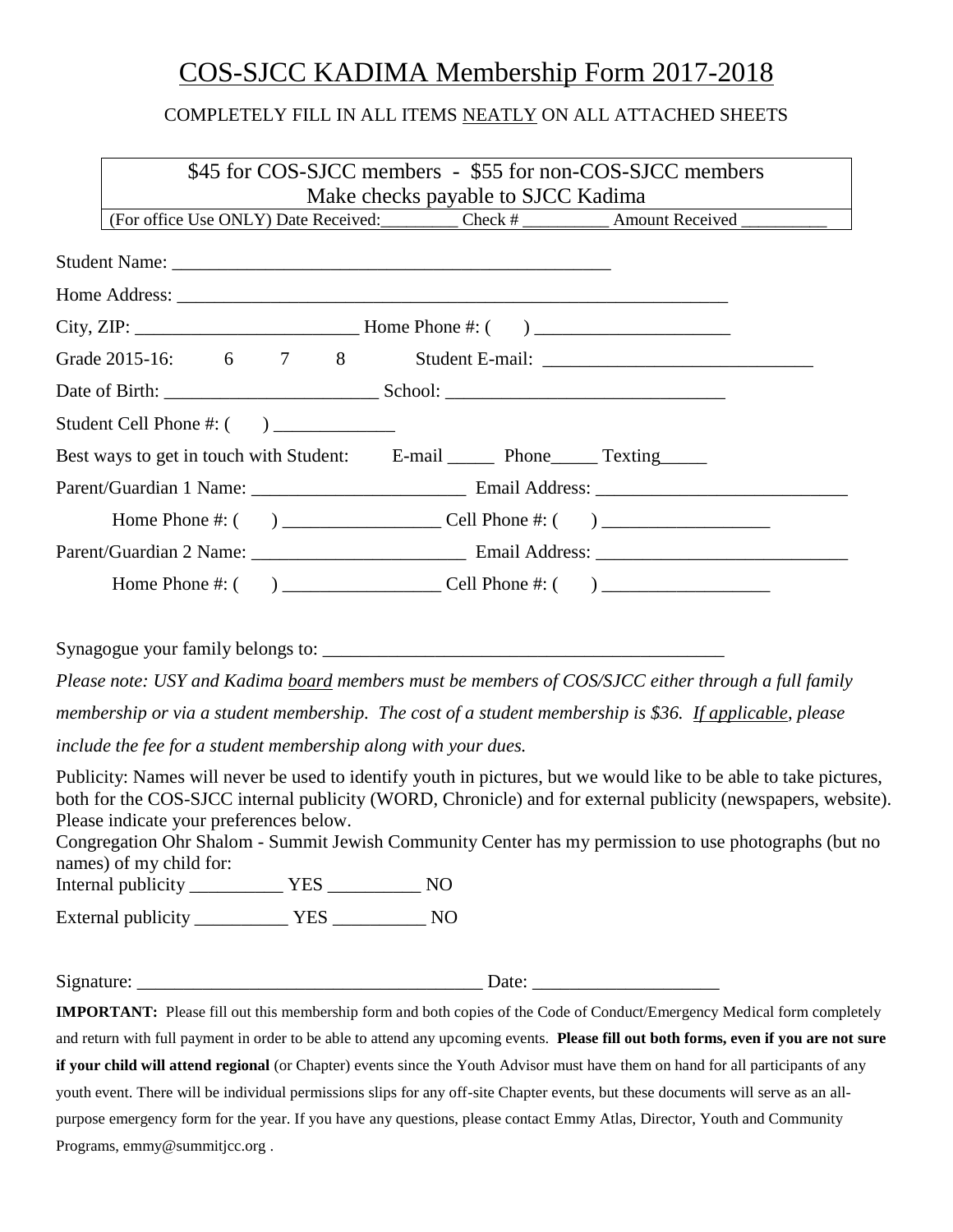# **CODE OF CONDUCT/EMERGENCY MEDICAL FORM FOR ALL COS-SJCC USY/KADIMA EVENTS**

YOUTH ADVISOR MUST HAVE A COPY OF THIS FORM IN ORDER FOR MEMBER TO ATTEND ANY COS-SJCC YOUTH PROGRAMS

| NAME:                             | <b>BIRTH DATE:</b> |          |
|-----------------------------------|--------------------|----------|
|                                   |                    |          |
| ADDRESS:                          |                    |          |
|                                   | CITY               | ZIP CODE |
| PARENT/GUARDIAN TELEPHONE NUMBER: |                    |          |

# **PLEASE READ AND SIGN THIS CODE OF CONDUCT**

In connection with any Chapter program, including travel to and from such program:

- 1. There is to be no smoking.
- 2. There is to be no possession or use of any narcotics, marijuana, other illegal drugs, or prescription drugs not prescribed for the user.
- 3. There will be no possession or consumption of any alcoholic beverages.
- 4. There will be no shoplifting or any other theft of any kind.<br>5. If a USYer/Kadimanik is caught in possession of/or using all
- If a USYer/Kadimanik is caught in possession of/or using alcohol or illegal drugs, parents will be called to immediately pick up their child. The Chapter reserves the right to impose sanctions in connection with this or any other improper behavior as it sees fit.
- 6. Each participant is expected to maintain proper decorum and attitude during the entire program. Disruptive behavior (including, among other things, inappropriate sexual behavior) will not be tolerated. Your parents will be responsible to pay for any damage you may cause.
- 7. Each participant is expected to conduct him/herself appropriately as a Conservative Jew (including through the observance of Shabbat and Kashrut), in accordance with applicable standards of the Law and Standards Committee of the Rabbinical Assembly and/or the local Rabbinical Authority.
- 8. The USY or Kadima Advisor, in consultation with the COS-SJCC Youth Chairs, reserves the right to enforce other rules relating to the integrity of the COS-SJCC Chapter Youth Program and/or the health, safety or welfare of its participants.

I have read these rules and understand them fully. I certify that I will adhere to this Code and will conduct myself in a manner reflecting credit upon my chapter, congregation and community and myself. Any violation of this code of conduct may result in the participant being sent home at his/her parents' expense. The Youth Advisor has the sole discretion to send a participant home.

SIGNATURE OF USYer/Kadimanik

I example 2 and the parent/guardian of  $\blacksquare$ , a minor, who will be participating in the COS-SJCC chapter USY/Kadima programs, do hereby certify that I have read the Code of Conduct set forth above. I do hereby agree that if my child who has signed the above Rules of Conduct fails to adhere to the Code, then in such event those persons in charge of the program may ask for a parent to pick up their child. I understand that the COS-SJCC Youth Advisor would be acting to ensure the safety of the child and the other participants in the program.

I have been made aware of the fact that the events in which my child is participating may be photographed by either amateur or professional photographers, that the photographs taken may be used both for purposes of reporting on the event or for such other use as COS-SJCC or Hagalil USY/Kadima organizations may determine. I have no objection to the pictures taken being used at any time for promotional use. It is my understanding that by signing this document I consent to the use of the pictures just referred to.

SIGNATURE OF PARENT DATE

# **Please provide details for applicable items pertaining to your child.**

INSURANCE CO. POLICY NUMBER

NOTE: ALL USYERS/KADIMANIKS MUST HAVE MEDICAL INSURANCE IN ORDER TO PARTICIPATE IN PROGRAMS:

| <b>EMERGENCY CONTACT PERSON</b>                                                                                                                                                                                    | <b>EMERGENCY PHONE #</b> | (not a parent) |
|--------------------------------------------------------------------------------------------------------------------------------------------------------------------------------------------------------------------|--------------------------|----------------|
| Allergies (Food, drug, insect or substance)<br>Current Medication(s) or Medical Treatment<br>Recent illness, injury or surgery<br>Disability, chronic illness or condition<br>Activity restriction or modification |                          |                |

# **STATEMENT AND EMERGENCY AUTHORIZATION**

I (the parent or legal guardian) of the applicant state that he/she is in good/normal health and has no physical or mental handicaps that would interfere with full participation in the program and has my permission to enga of the participant, or the emergency contact person listed above. In the event I cannot be reached, I hereby give permission to the physician selected by the COS-SJCC USY/Kadima Youth Advisor, or his/her designee, to hospitalize, to secure proper and ongoing treatment and to order injection, anesthesia, or surgery for my child as named above. I am aware that this form may be photocopied

**SIGNATURE OF PARENT OR LEGAL GUARDIAN PRINT NAME: \_\_\_\_\_\_\_\_\_\_\_ DATE:**